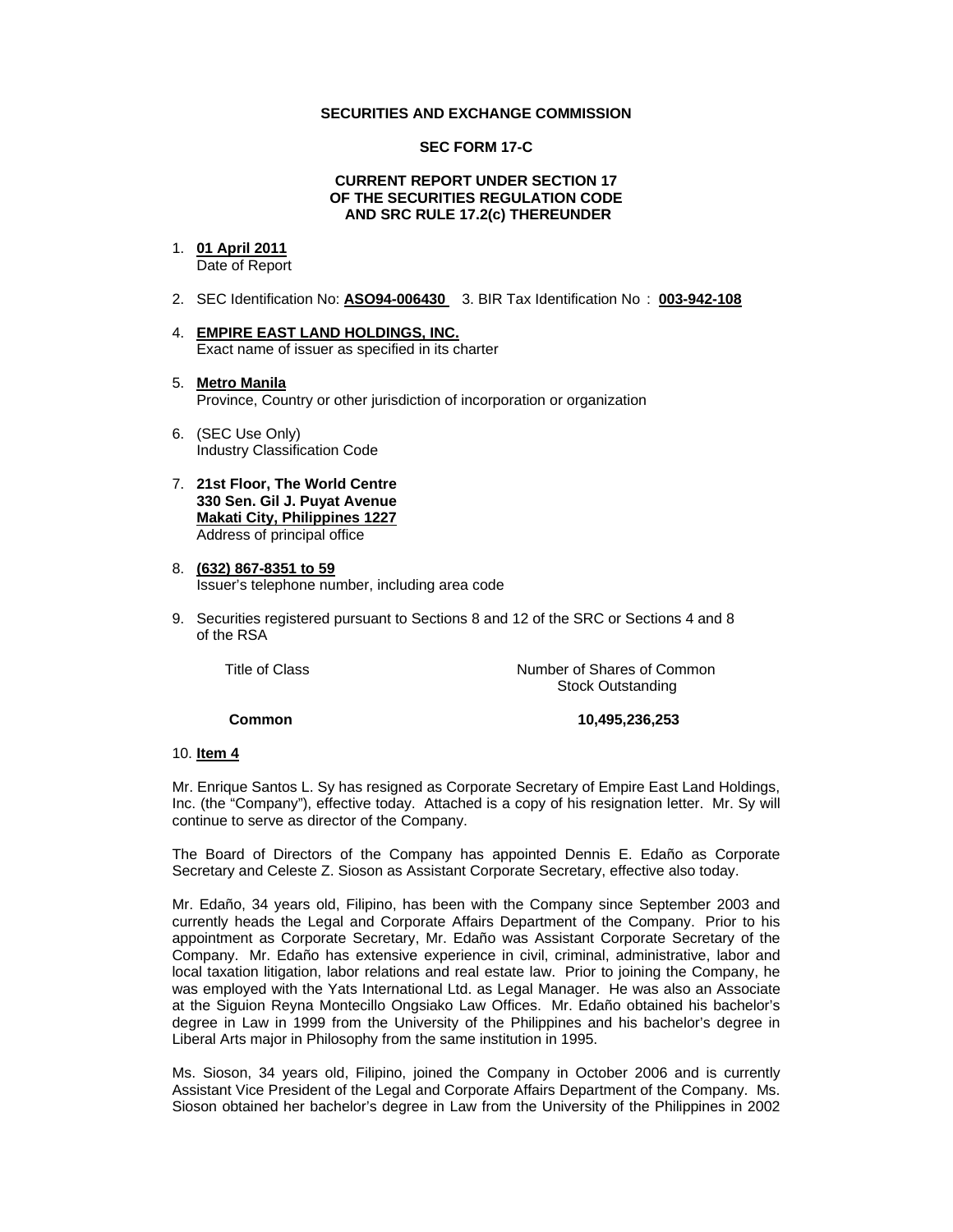and her bachelor's degree in Science major in Biology in 1998 from the same institution. She has extensive experience in civil, criminal, administrative, labor litigation, labor relations and real estate law. Prior to joining the Company, she was a Senior Associate at the Andres Marcelo Padernal Guerrero and Paras Law Offices and an Associate at the Ponce Enrile Reyes & Manalastas Law Offices.

### **SIGNATURE**

Pursuant to the requirements of The Securities Regulation Code, the Issuer has duly caused this report to be signed on its behalf by the undersigned hereunto duly authorized.

## **EMPIRE EAST LAND HOLDINGS, INC.**

**By: By:** 

31 aug

 **EVELYN G. CACHO** Vice President for Finance and Corporate Information Officer April 1, 2011